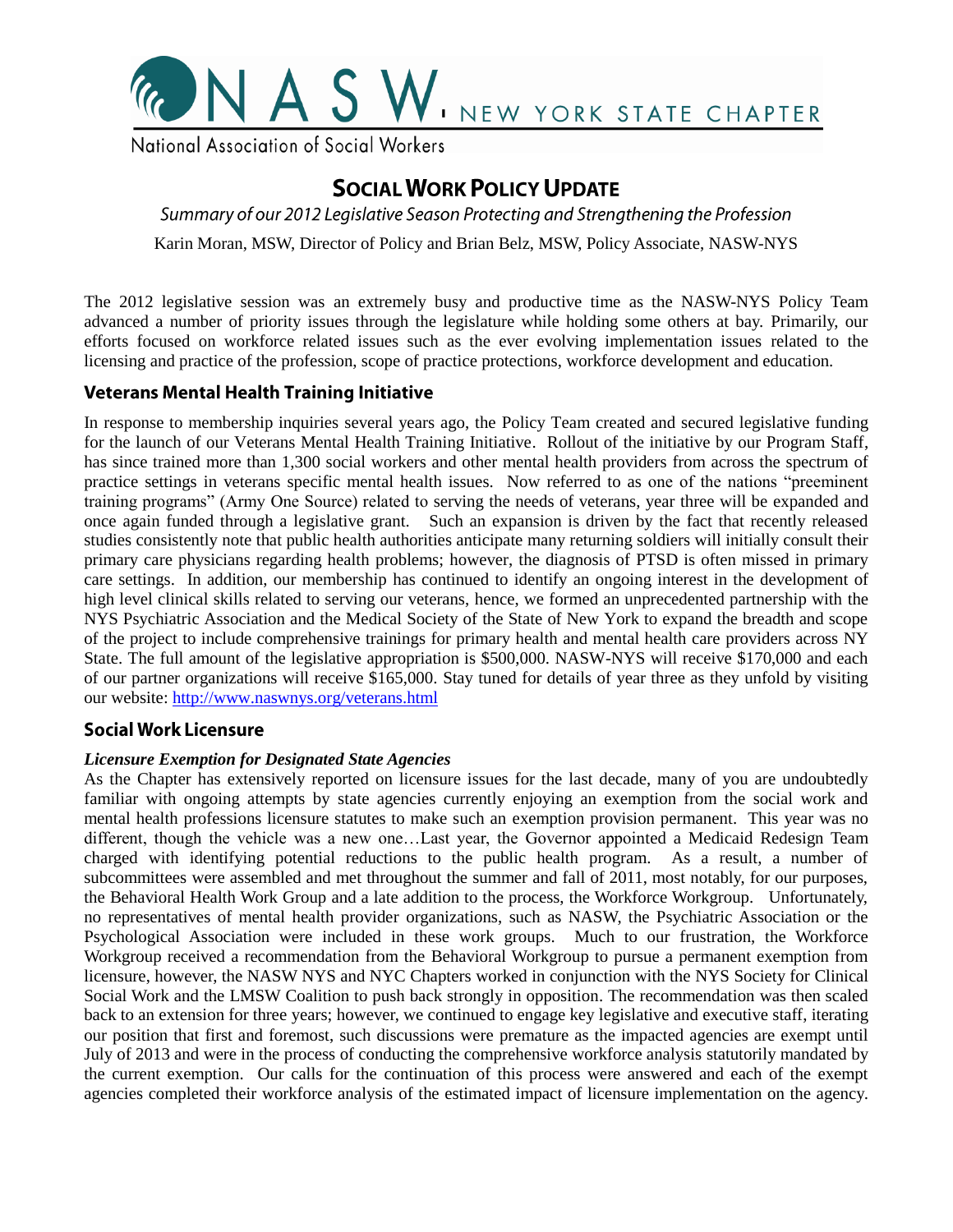In reviewing the agency reports the Chapters determined that further clarification of definitions such as *assessment, counseling and case management* are needed. The Chapters also called for amenability to targeted exemptions, clarification of roles in multi-disciplinary teams, and support for continued education requirements to effectively transition the state workforce into compliance with the social work licensure statute. **You can read the joint NASW-NYS and NYC letter to SED on the exempt agency workforce reports on our website: <http://naswnys.org/legislative/NYSED%20Exempt%20Agency%20Workforce%20Reports22812.pdf>** 

Subsequently, the State Education Department (SED) released its draft report of recommendations related to the data culled from the agency reports. After thorough review of the DRAFT SED Report, Chapter policy staff found it to be consistent with many of our concerns and positions such as calling for clarification of practice (especially in relation to "counseling"), it pushes back on broad based permanent exemptions, the allowance of multi disciplinary team members to make clinical determinations, broad based occupational exemptions and calls for civil service title consistency. However, it also recommends "diagnosis" be included in the scope of practice for the other licensed mental health providers which is a major concern for NASW.

The report goes on to make strong cost arguments, suggesting the exempt agencies severely overestimated the number of individuals in need of a license and points to the fact that clarification of tasks requiring a licenses will reduce the number of individuals counted among these assumptions, and counter balanced the salary arguments with the assertion that licensed providers have the ability to draw down Medicaid and Medicare reimbursement. In addition, it suggests continuing education be examined further (citing that 21 out of the 49 licensed professions require such). **To view our response letter to SED go to: [http://www.naswnys.org/legislative/Final%20SED%20Agency%20Report%20Repsonse.pdf\)](http://www.naswnys.org/legislative/Final%20SED%20Agency%20Report%20Repsonse.pdf).**

Once the final SED report is published, NASW-NYS will work to assemble stakeholders and legislative staff to map out the strategy for what we hope will be the final alterations to the licensure statute. The Chapter would like to give a special note of thanks to David Hamilton, PhD, LMSW, Executive Secretary State Board for Social Work and Mental Health Practitioners at the Office of the Professions for his consistent work to engage NASW-NYS and other stakeholders on these vitally important licensure implementation issues.

#### **Corporate Practice Issue**

NASW-NYS has dedicated a considerable amount of energy and resources, in conjunction with the NYS Education Department- Office of the Professions, allied social work organizations, and executives of agencies impacted by the corporate practice statute to resolve this issue. The resulting waiver process, due in large part to our legislative work, was agreed upon by all participants in the Social Work Alliance as an acceptable solution to this unintended consequence of implementing the social work statute (and that of other mental health professionals).

However, several groups (primarily in the New York City) have continued to push back against the waiver application citing its "cumbersome" nature, infringement of privacy issue related to the disclosure of Board member addresses, worries that a number of agencies may have missed the deadline and an issue recently recognized as problematic for some day camps employing nurses. It remains the Chapters position that the waiver process is working effectively and efficiently. To date, nearly 1,400 agencies have applied for the waiver with no reportable or significant issues. However, as matters such as these often do, issuance of said waivers has uncovered a similar issue related to the employment of licensed nurses in non for profit day camps; an issue addressed (ameliorated) by the legislature at the close of the session. In light of the fact that this is the only identified substantive problem with the waiver process, it has been perplexing to see a number of media releases and coverage since the deadline for waiver applications in early February. The accounts promote a misleading picture of the current status of the issue and are subsequently creating unnecessary fear and confusion.

The waiver process is relatively simple. It requires the completion of a four page application (that is much less onerous than the Certificate of Need application required of facilities seeking licensure through a state agency). Although the deadline for applications has indeed passed, the legislation provides a vehicle for those entities that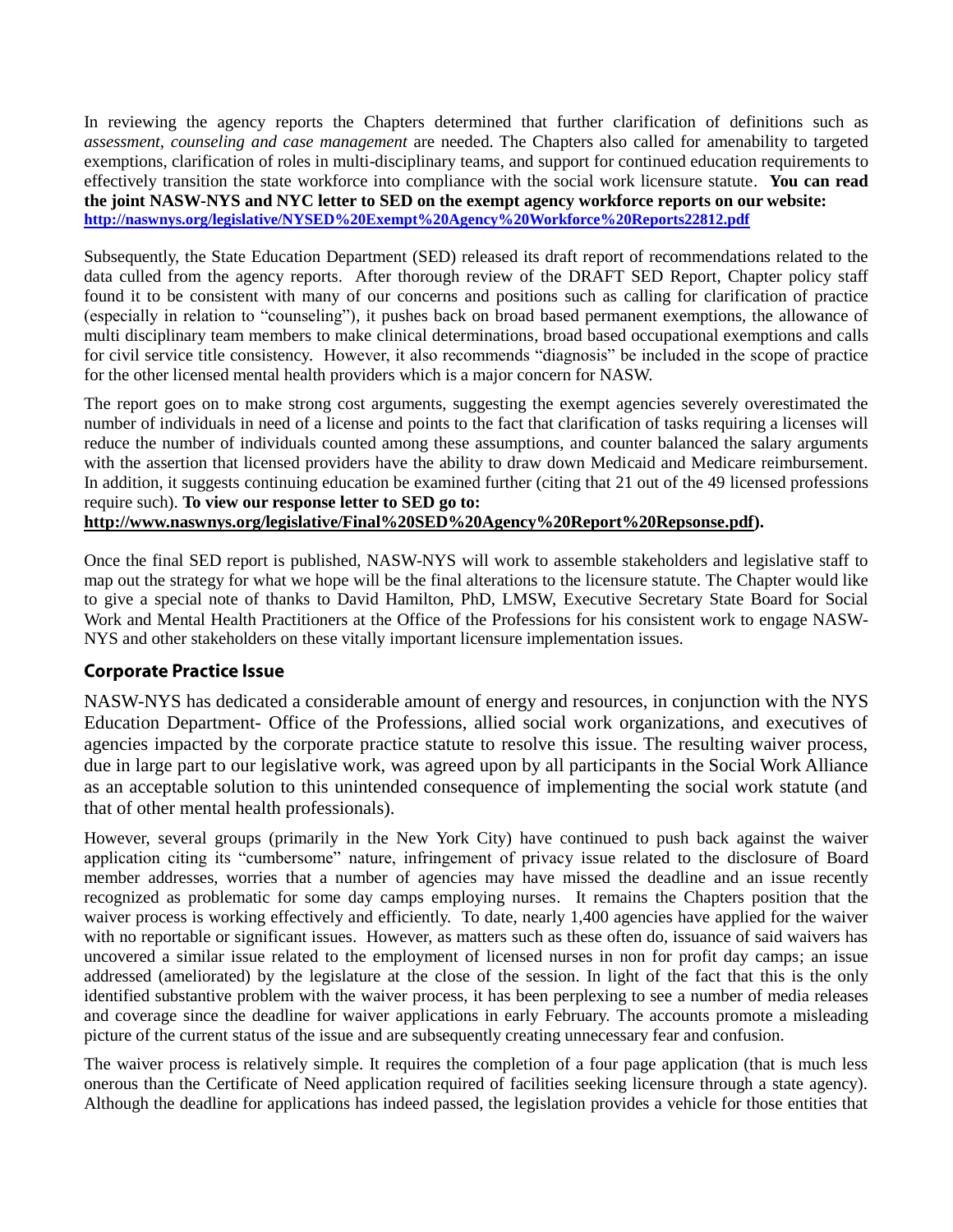may have missed the deadline. Such an option, if necessary will be accessible to agencies within the next several weeks. The other issue that seems to be driving discomfort is the requirement that board members of impacted agencies divulge personal information including prior legal offenses as part of their attestation of moral character. While we understand that this may indeed be uncomfortable information to disclose, we must remember what is ultimately at stake… the safety and well being of the individuals served by these agencies who are often the most vulnerable among us. This requirement assures the consumer those members of the governing the board meet a minimum threshold of character and competence and is comparable to that which the licensees themselves must also meet. Lest we forget that this corporate practice law is in place for the purpose of preserving the practice integrity of the licensed professionals the concerned agencies so vehemently wish to employ. Providing consumers with the highest-quality services from licensed professionals is our shared goal. The waiver process assists agencies in accomplishing that purpose.

# **Protecting a Vital Social Work Practice Setting**

NASW-NYS worked in conjunction with the Manhattan District Attorney's Office to secure legislation allowing for the employment of licensed mental health providers in county District Attorney Offices. As you are well aware, New York State law was amended in 2002 and as such established restricted scopes of practice for licensed master social workers (LMSW) and licensed clinical social workers (LCSW). As a result of these laws, said professional services could only be provided by licensed individuals or otherwise authorized individuals (e.g., permit holders and students under supervision) and in entities (e.g., professional businesses, hospitals, public schools) that are authorized to employ licensed professionals or qualified persons. While offering a level of consumer protection, the new statutes had the unintended consequence of prohibiting the provision of professional services in certain non for profit, religious and education corporations. This was, of course, problematic because many community based providers with a long history of providing social work services, were (in many instances, unknowingly) in violation of corporate practice statute. In response, Chapters 130 and 132 of the Laws of 2010 authorized the New York State Education Department to issue waivers to allow qualified entities to provide certain professional services (defined in [Articles](http://www.op.nysed.gov/title8/home.html)  [153, 154 and 163 of the Education Law\)](http://www.op.nysed.gov/title8/home.html). However, the statute did not contemplate the critical services provided in District Attorney's Offices around the state and such offices were not eligible to apply for the waiver.

For more than a quarter of a century, District Attorney's Offices have employed social workers to provide counseling, crisis intervention, and support to victims, witnesses, and people who have been impacted by crime or the criminal justice system. This intervention recognizes that victims and witnesses often require easily accessed, specialized services in order to process, and move forward from, sometimes horrific crimes. Victims in an otherwise inherently adversarial system often benefit substantially from clinical support, and the fast intervention of forensic professionals provides victims and witnesses with valuable connections to long-term, outside clinical services that can help them continue the path to healing. The bill passed both houses and will soon be delivered to the Governor for signature.

# Social Workers as Approved Providers Under Workers Compensation

NASW-NYS is continuing our work with the NYS Society for Clinical Social Work to engage key members of the legislature on a bill to include LCSW's as eligible providers of treatment under the Workers' compensation program. While early indicators suggested a positive outcome, a number of concerns were raised at the end of the session, stalling the bills traction. We will pursue the issue again in the 2013 session.

# **Insurance Reimbursement**

Licensed Mental Health Counselors (LMHC) sought a legislative mandate for third party reimbursement. We actively opposed such an initiative based on the grounds that only a LCSW-R, psychologists, and psychiatrists enjoy such a mandate in the insurance law and LMHC does not have comparable experience. Chapter staff engaged key members of the legislature and as such the bill was held, effectively squashing its chances to advance this session. A separate bill seeking to mandate third party reimbursement for all four (4) licensed mental health practitioners (including licensed mental health counselors, licensed marriage and family therapists, licensed creative arts therapists and psychoanalysts), was, for the same reasons as the aforementioned bill, actively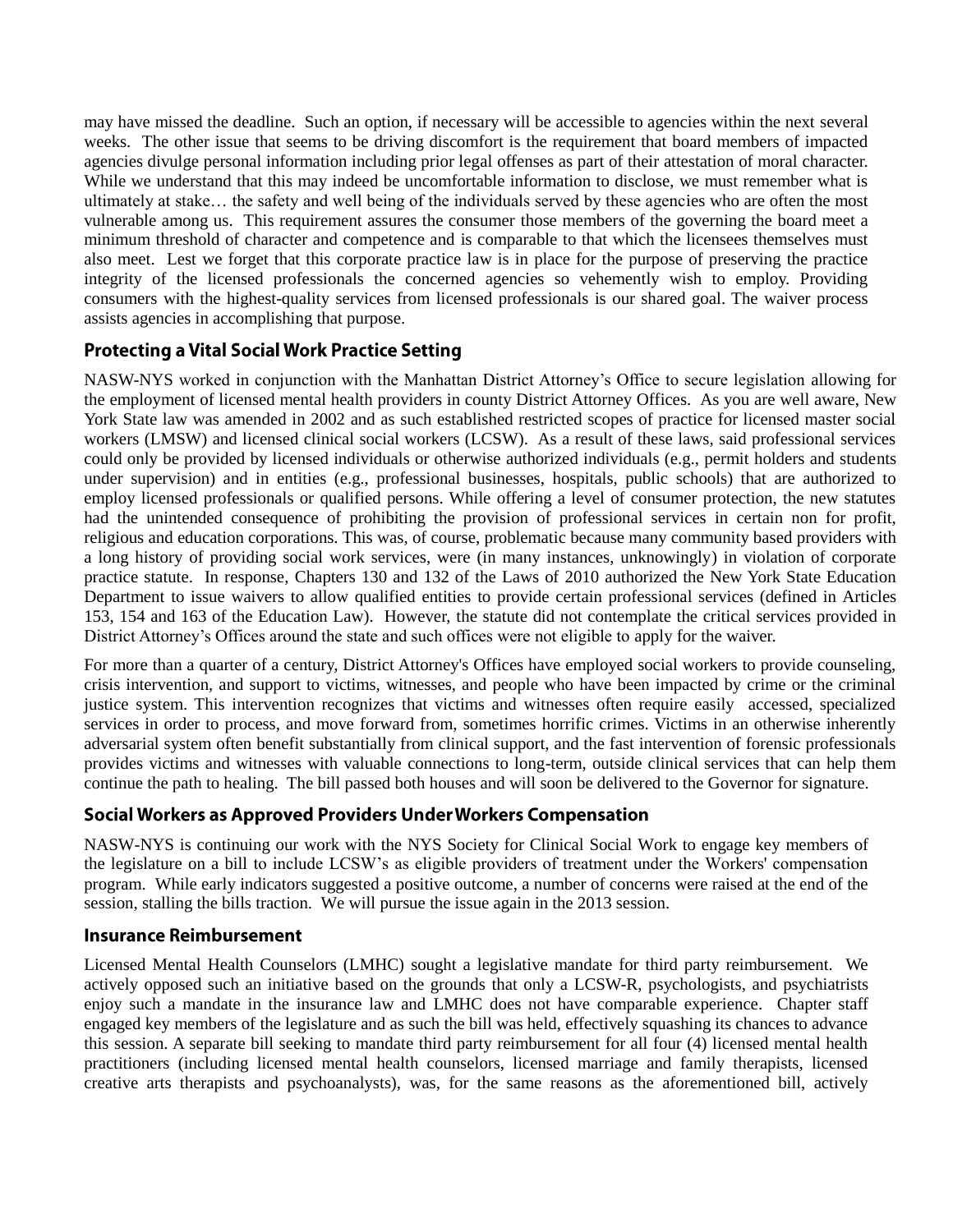opposed and as such, failed to gain traction during this legislative session, though we expect the initiative will resurface next year.

#### **LLC** Issue

NASW-NYS worked collaboratively with the New York State Society for Clinical Social Work to introduce a bill that would allow Licensed Clinical Social Workers, Licensed Creative Arts Therapists, Licensed Marriage and Family Therapists, Licensed Mental Health Counselors and Licensed Psychoanalysts to form a single corporate structure as a means of promoting inter-professional practice and improved mental health care for patients, families and communities. Assemblyman Pretlow is carrying the bill in the lower house. We have not yet discussed with potential Senate sponsors as we are in the formative stages of this process, but stay tuned next session as we expect it will be an issue of priority as it provides yet another option for members of our profession to practice.

# **Rehabilitation Counseling**

Rehabilitation counselors have been seeking licensure since 1997 and though we have monitored the legislation yearly, it has never gained any momentum, until this session. While the Chapter is not opposed to the notion of licensure for such a profession, it opposed this specific legislation as drafted because it was both vague and overreaching in its proposed definition of the practice of Rehabilitation Counseling.

One section in particular raised a number of concerns as it sought to define the practice of *"rehabilitation counseling"* as a *"systematic process which assists persons with physical, mental, developmental, cognitive, and emotional disabilities to achieve their personal, career, and independent living goals in the most integrated setting possible through the application of the counseling process." It goes on to articulate the counseling process as including the task of "diagnosis and treatment planning"* neither of which is specifically defined though given the reference to *"mental disabilities"* the language essentially authorizes rehabilitation counselors to engage in the diagnosis and subsequent treatment of mental illnesses and its associated disorders. The diagnosis of a mental illness is a serious task and one that should only be completed by practitioners with a highest degree of clinical training and experience. Currently, only Licensed Clinical Social Workers, Licensed Psychologists, Physicians and Psychiatric Nurse Practitioners are authorized to independently engage in the practice of diagnostics related to mental illness. Further, such authorization is only afforded to said clinicians upon the completion of rigorous, highly prescribed and supervised post graduate experience requirements have been met (all of which have been articulated in statute and regulation). A.967/S.6092 fails to define such post graduate experience prescriptives or supervision requirements.

In addition, an examination of the various rehabilitation counseling curriculum offered in New York State suggests a lack of educational coursework specific to the study of diagnosis and treatment of mental illnesses and associated disorders but instead, a more broadly based curricula related to the etiology of "*behavioral disorders"* (a term not to be mistaken for, nor used interchangeably with the term *"mental illness")* and general counseling. Again, this is of grave concern to the profession of social work.

Chapter staff was directly engaged by key members of the legislature on the issue. The bill was held, effectively terminating its chances of passage this year.

# **Kendra's Law**

As a result of a highly sensationalized attack on a NYC police officer by an individual suffering from schizophrenia, the legislature was under heightened pressure to modify Kendra's Law and make it permanent (midway through its review and study). As noted in our memo of opposition… "*While we understand the impetus driving such an initiative was to ensure a level of continuity of care through the provision of services to individuals with a severe mental illness who have a history of hospitalizations, we contend that involuntary hospitalizations or outpatient treatment is a serious matter and not one that should be driven by tabloid sensationalism but careful consideration that strikes a delicate balance between the safety of community members and consumer rights to self determination. We are gravely concerned with a number of provisions in the bill language that would, if enacted, erode the likelihood of maintaining such equilibrium. Primary among our concerns is the provision that usurps clinician decision making*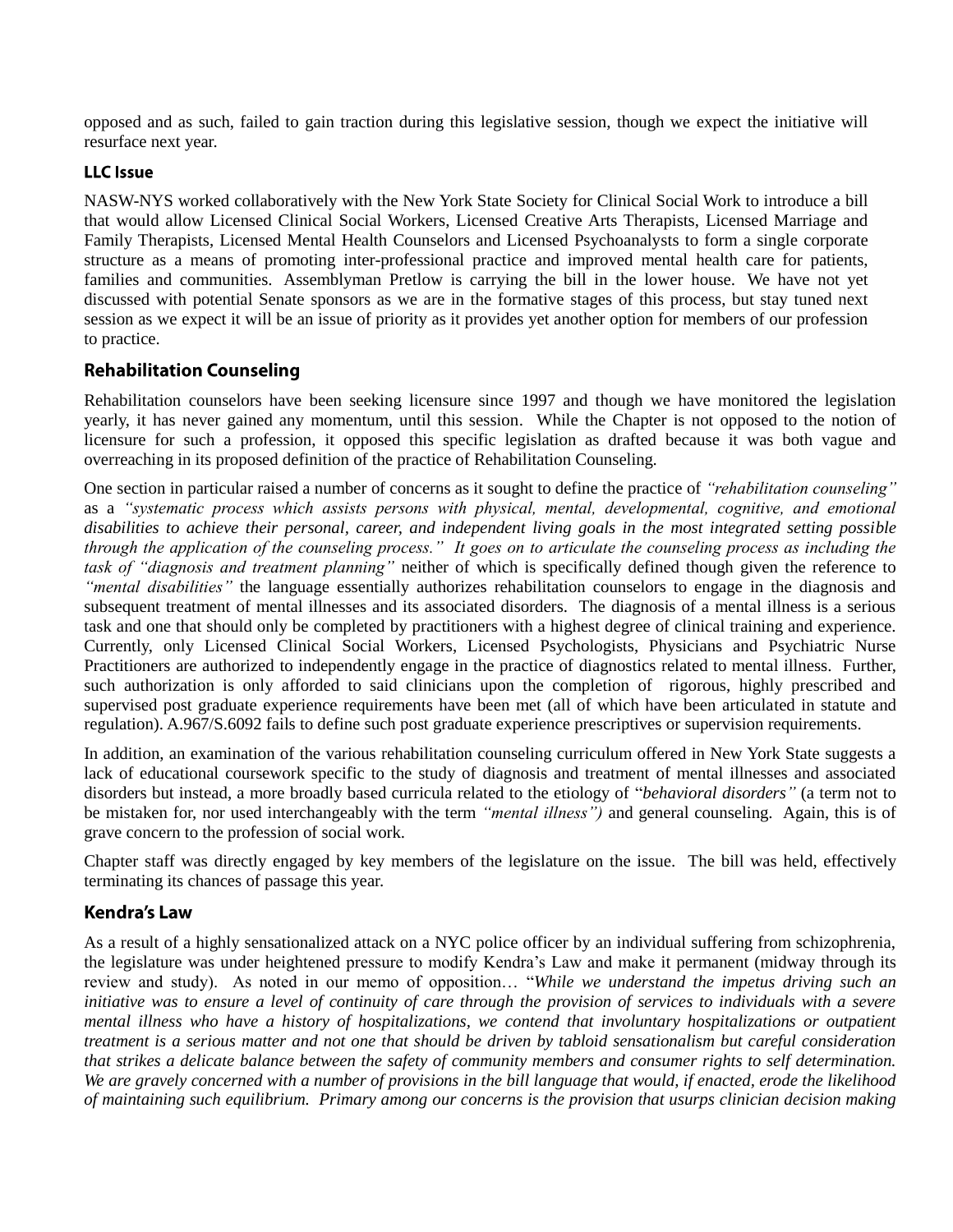*ability and transfers such a role to the program coordinators. The bill seeks to amend Mental Hygiene Law (MHL) 7.17 (f) to require that AOT program coordinators monitor local programs concerning expiring AOT orders, a measure that fundamentally changes the role of the program coordinator from one of monitoring and oversight to one of operational responsibility. Currently, health care professionals make such decisions on the local level and do so through the employment of evidence based practices and clinical judgment. An amendment such as this would essentially delegate clinical decision making to a State employee who has had no contact with the patient.* 

*Additionally, the bill seeks to amend MHL 9.48 to require quarterly reports submitted by AOT program directors to the program coordinators include information on any expired AOT court orders, including the determination made as to whether to petition for renewal, the basis for such determination, and the court's disposition of the renewal petition. Thus creating a statutory presumption in favor of AOT extensions without showing clinical need or value, again, usurping clinician input; a dangerous precedent.*

*Further, as we have monitored the evolution of debate related to Kendra's Law, it is our recollection that the legislature rejected an initiative to make the measure permanent in 2010, and instead, merely extended it based on broad agreement among stakeholders that further review of AOT implementation was necessary. An independent study conducted by Duke University echoes this sentiment, concluding that while the AOT Program improves a range of important outcomes for its recipients, results and uses of AOT differ substantially around the State and as such "further study is necessary" to explore the differences in uses of AOT in different parts of the state.* 

*Finally, midstream modifications to the statute while the state is currently undergoing a comprehensive restructuring of its healthcare service delivery system through the implementation of health homes would seemingly disregard a key component of such initiative - the engagement, care coordination and treatment of individuals with serious mental illness; hence, given the statute is firmly in place until the 2015 sunset, we respectfully urged members of the legislature to stay the course, continue its careful deliberations and information gathering and in doing so, balance the needs of all New Yorkers."*

Chapter policy staff have been specifically engaged by a number of stakeholders on the issue and as such assisted with the engagement of key legislative members. The bill was not passed in either house.

#### **Justice Center Initiative**

In what appears to be yet another Herculean task, Governor Cuomo recently engaged advocates around the state (including (NASW-NYS) on an initiative to overhaul the system caring for those with developmental and mental health issues. The measure comes in the form of a highly public campaign and mammoth bill that creates an agency specifically focused on oversight of entities (both private and state funded) serving those with developmental disabilities. The *Justice Center* will have purview over the Office for People with Developmental Disabilities (OPWDD), Office of Mental Health (OMH), as well as the Offices of Children and Family Services (OCFS) and Alcohol and Substance Abuse Service, (OASAS) and the Departments of Health (DOH) and Education (SED). In addition, it will abolish the Commission on Quality Care (CQC), create a 24 hour hotline, beef up investigation processes, hold staff accountable for the reporting of abuse, develop a register of those employees found guilty of abuse, begin criminal history background checks for people applying to be an employee or volunteer at impacted agencies, develop codes of conduct for all staff and increase and enhance staff training.

While we theoretically supported the measure, the Chapter's policy staff worked in conjunction with the NYS Psychiatric Association, the NYS Society for Clinical Social Work and the NYS Psychological Association to offer a slight language variation related to access of clinical records. The bill passed with great fanfare in the last week of session.

# **LGBT Health Care Equity**

The Gender Expression Non-Discrimination Act (GENDA) seeks to outlaw discrimination based on gender identity or expression and subject offenses regarding gender identity or expression to New York's hate crimes law. Policy Staff continues to support this initiative as part of our efforts to address lesbian, gay, bisexual and transgender (LGBT) health and human services disparities in NYS; working together with stakeholder